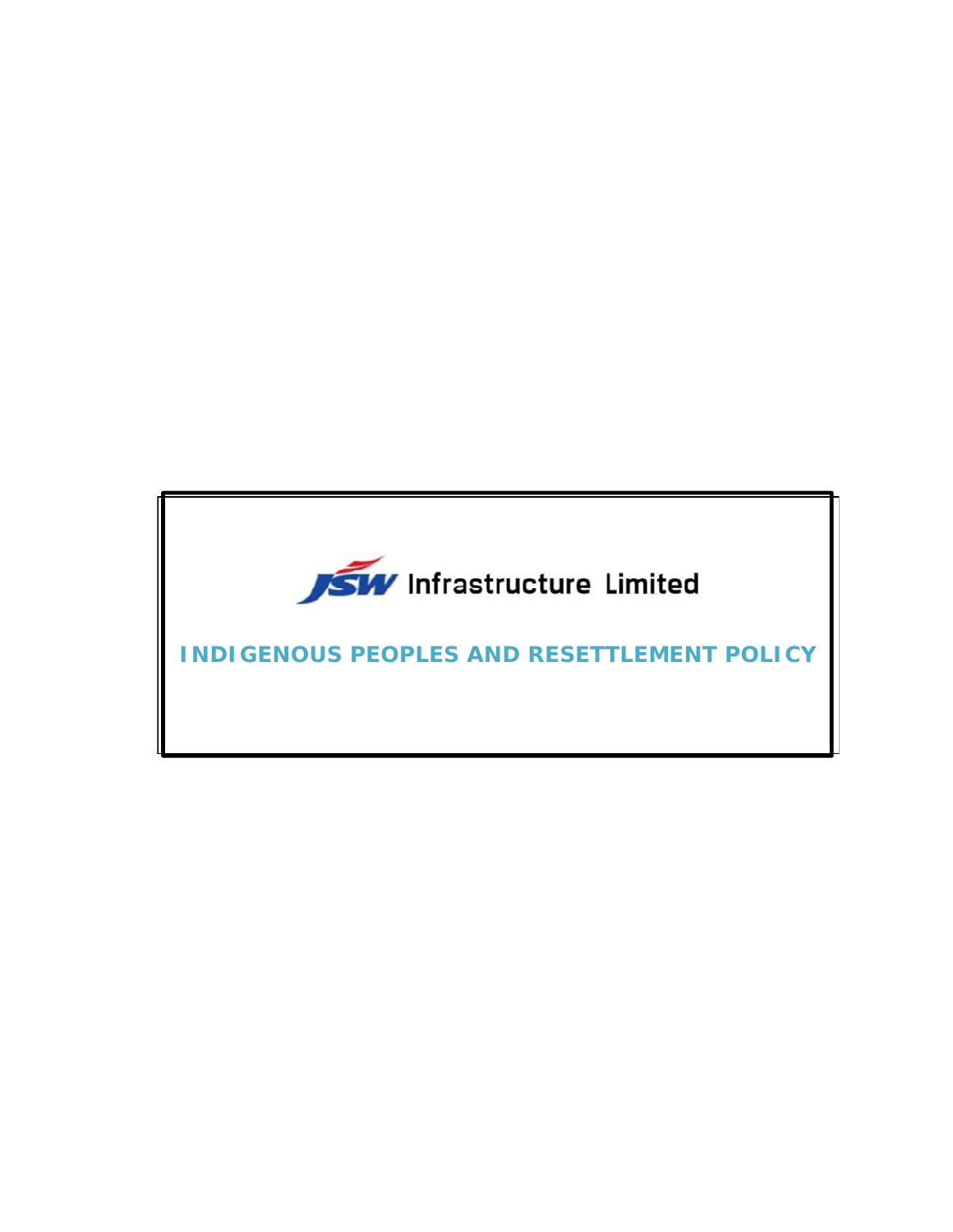# **INDIGENOUS PEOPLES AND RESETTLEMENT POLICY**

# **PREFACE**

| <b>Title</b>               | <b>Indigenous Peoples and</b><br><b>Resettlement Policy</b> |
|----------------------------|-------------------------------------------------------------|
| <b>Version Number</b>      | 1.00                                                        |
| <b>Effective Date</b>      | 27.10.2021                                                  |
| <b>Authorised by</b>       | <b>Board of Directors</b>                                   |
| <b>Number of Revisions</b> | --                                                          |
| <b>Last Revised Date</b>   |                                                             |

As part of our efforts to deliver our Sustainability Vision, we at JSW Infrastructure Limited **('JSWIL' or 'the Company')** have established this Policy to demonstrate our commitment to:

- Protecting and supporting indigenous peoples<sup>\*</sup>; and
- Managing sympathetically any resettlement activities which we are unable to avoid.

In furtherance of this commitment, the Board of Directors has adopted this 'Indigenous Peoples and Resettlement Policy'.

## Background of the Issue

The land upon which Indigenous Peoples live is home to over 80% of our planet's biodiversity and rich in natural resources, such as oil, gas, timber and minerals. However, these lands have historically been routinely appropriated, sold, leased or simply plundered and polluted by governments and private companies and many Indigenous Peoples have been uprooted from their land due to discriminatory policies or armed conflict. Indigenous land rights activists have faced violence and even murder when they have sought to defend their lands.

In many parts of the world, many Indigenous Peoples have been forced to leave their traditional lands and this has resulted in marginalisation, poverty and disease; and, in some instances, the extinction of a people and the loss of their unique identities, customs and traditions.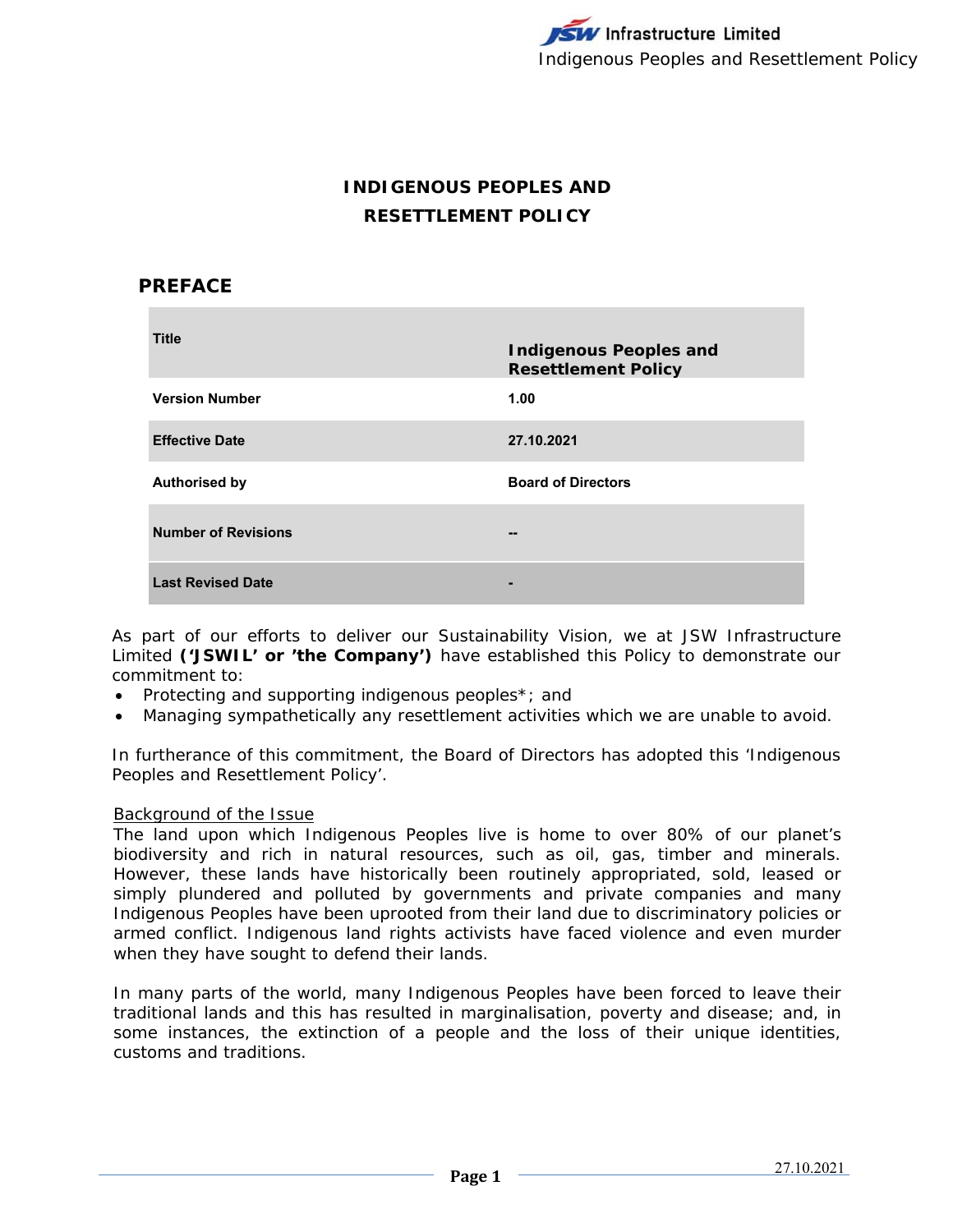# How it Relates to JSWIL

As modern society's requirements for raw materials and resources continues to grow, the search for such materials and resources can sometimes bring companies such as ours and the businesses we work with into direct contact with Indigenous Peoples.

In pursuance of our stated commitments to protect and support Indigenous Peoples, we have adopted a number of aims towards which we will strive.

These aims are supported by a range of actions and improvements through which those aims are to be achieved.

#### **We aim to gain a full and detailed understanding of where and how our current operations have interacted with Indigenous Peoples, both now and in the past.**  To do this we will:

 Undertake an assessment at our sites to identify any historical or current instances where our activities directly or indirectly impact upon Indigenous Peoples.

#### **Where such instances of interaction are identified, we aim to ensure that those interactions were/are undertaken in an open, fair and balanced way.**  To do this we will:

- Review our previous assessments of any and all impacts on Indigenous Peoples to ensure:
	- o They were comprehensive and fair;
	- o Included a respectful, collaborative process of open dialogue;
	- o Recognised and integrated into the Company's decision making the perspectives, concerns and traditional rights and knowledge of the Indigenous Peoples;
	- o Delivered the promised benefits (and compensations, if appropriate) to the Indigenous Peoples whilst protecting their rights, culture, interests and aspirations.
- Identify any instances where our interactions with Indigenous Peoples have fallen below our expectations and those of wider society;
- Take immediate and comprehensive action to address any weaknesses or failures;
- Openly report on any instances where redress was required as a clear indicator of our desire for transparency.

# **For all future projects, including work in new locations or expansion of existing sites, we aim to minimise any disruption to livelihoods, ensuring we fully understand and respect the rights, interests and perspectives of Indigenous Peoples.**

To do this we will:

- Undertake detailed assessment processes as part of the initial project feasibility studies to
	- o Identify any and all Indigenous Peoples who may be affected;
	- o Identify all the potential impacts upon those Indigenous Peoples;
- Engage an independent expert to help prepare an engagement plan to obtain and maintain the Free Prior Informed Consent (FPIC) of the affected Indigenous Peoples;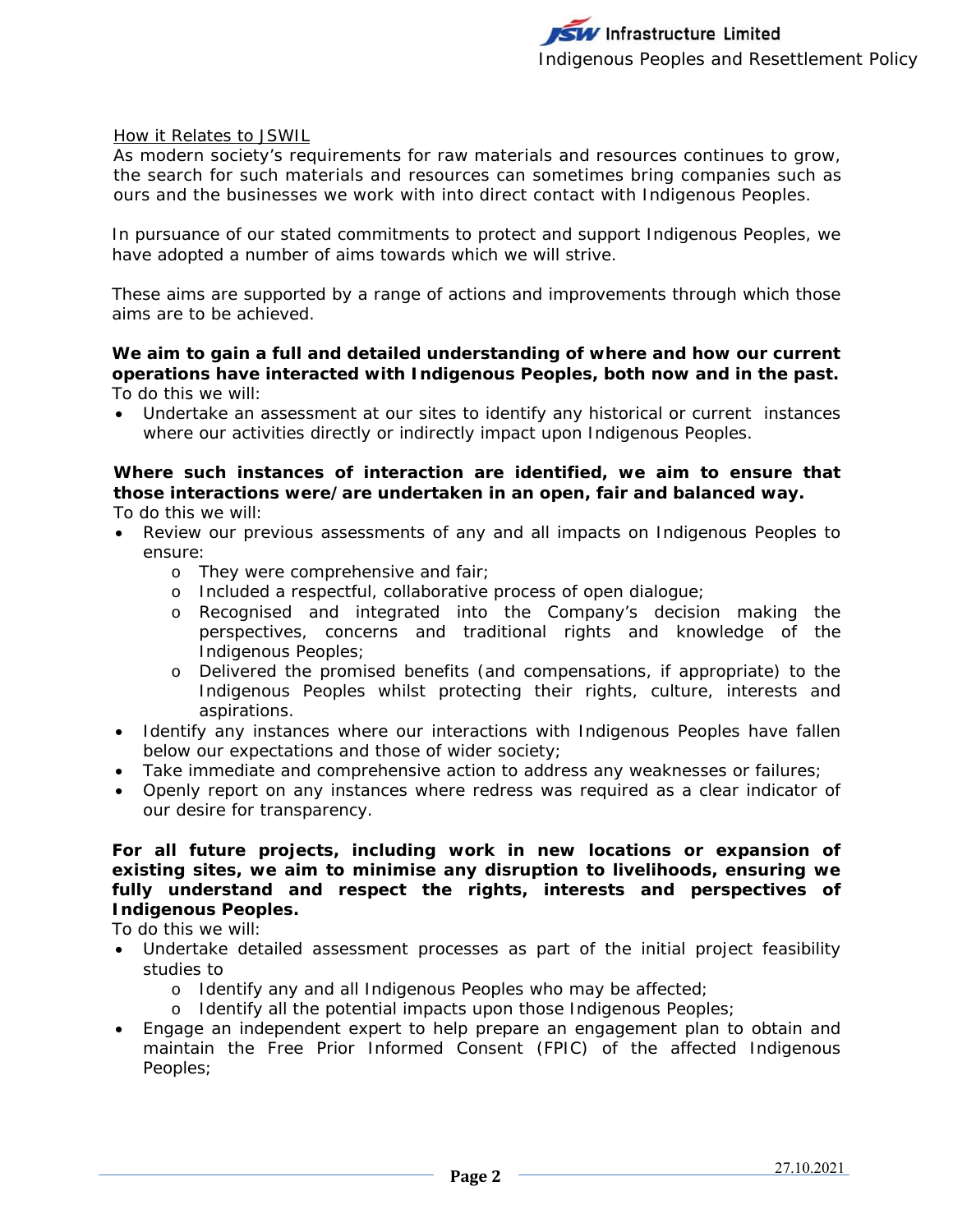- Ensure access for Indigenous Peoples to resources such as specialist lawyers and experts;
- Undertake a detailed impact assessment leading to a binding agreement;
- Implement agreed actions within agreed timescales whilst constantly sharing information;
- Ensure the provision of a robust and balanced system for reporting and addressing grievances;
- Ensure a comprehensive and independent evaluation and review of the resettlement project at its conclusion to confirm all commitments have been honoured;
- Report on the status of all projects where interaction with Indigenous Peoples have been identified, including details relating to resettlements undertaken and compensations paid.

**In the event that resettlement of Indigenous Peoples cannot be avoided, we aim to minimise the negative impacts of any displacement of people and ensure that the rights, interests, culture, traditions and perspectives of Indigenous Peoples are respected and protected as much as possible.** 

To do this we will:

- Undertake any unavoidable resettlement in a humane, participative, informed and transparent manner;
- Ensure the impacts of both physical and economic displacement are recognised in disussions and catered for in a binding agreement reached with the Free Prior Informed Consent (FPIC) of the affected Indigenous Peoples;
- Ensure there is fair and just compensation and that it is paid in full as per agreed timescales;
- Explore all options of additional assistance for those who are physically or economically displaced, placing particular emphasis on any vulnerable groups;
- Provide support and resources to protect vulnerable customs, cultures and traditions;
- Ensure that, where possible, the option of return is explored;

# **We aim to promote respect of the rights of Indigenous Peoples across all our suppliers and business partners.**

To do this we will:

- Define and openly share in a Code of Practice the minimum expectations we have of our suppliers and business partners in relation to their interactions with Indigenous Peoples;
- Establish a detailed and transparent process through which the attitudes, risk profile and performance of supplier and business partner with regards to a range of sustainability issues, including Indigenous Peoples, is evaluated;
- Encourage those suppliers and business partners whose attitudes and performance most closely matches our own aims and aspirations.

# **We will continue to be fully committed to our statutory and voluntary obligations relating to Indigenous Peoples.**

These include:

UN Declaration on the Human Rights of Indigenous Peoples;